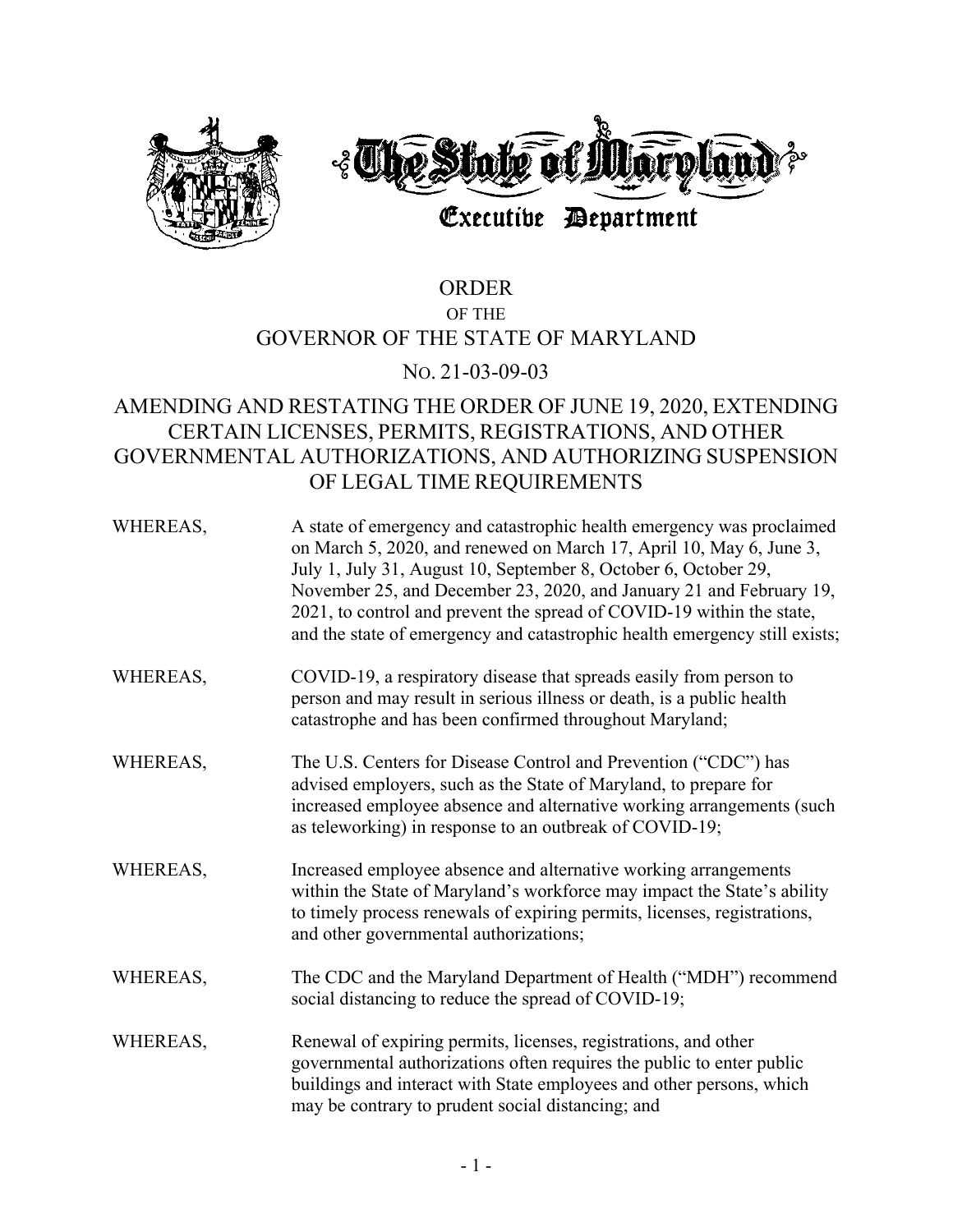- WHEREAS, To reduce the threat to human health caused by transmission of COVID-19 in Maryland, and to protect and save lives, it is necessary and reasonable that permits, licenses, registrations, and other governmental authorizations be extended until after the state of emergency and catastrophic health emergency has ended;
- NOW, THEREFORE, I, LAWRENCE J. HOGAN, JR., GOVERNOR OF THE STATE OF MARYLAND, BY VIRTUE OF THE AUTHORITY VESTED IN ME BY THE CONSTITUTION AND LAWS OF MARYLAND, INCLUDING BUT NOT LIMITED TO TITLE 14 OF THE PUBLIC SAFETY ARTICLE, AND IN AN EFFORT TO CONTROL AND PREVENT THE SPREAD OF COVID-19 WITHIN THE STATE, DO HEREBY ORDER:
	- I. Amendment and Restatement. The Order of the Governor of the State of Maryland, dated March 12, 2020, entitled "Extending Certain Licenses, Permits, Registrations, and Other Government Authorizations, and Authorizing Suspension of Legal Time Requirements" (the "Original Order"), as amended and restated on June 19, 2020 by Order Number 20- 06-19-01 (together with the Original Order, the "Prior Versions"), is further amended and restated in its entirety as set forth herein.
	- II. Extension of Certain Licenses, Permits, Registrations and Authorizations.
		- a. This Order applies to all licenses, permits, registrations, and other authorizations issued by the State of Maryland, any agency of the State of Maryland, or any political subdivision of the State of Maryland, including, without limitation, driver's licenses, vehicle registrations, and professional licenses (collectively, the "Covered Authorizations"), that would otherwise:
			- i. expire prior to June 30, 2021 during the state of emergency and catastrophic health emergency; and
			- ii. be renewable during the state of emergency and catastrophic health emergency under applicable laws and regulations.
		- b. The expiration date of each Covered Authorization (other than Covered Authorizations excluded pursuant to paragraph II.c below) is hereby extended to June 30, 2021.
		- c. The head of each unit of State or local government may opt to exclude any Covered Authorization from paragraph II.b above; provided, that the unit head shall provide reasonable public notice of each exclusion pursuant to this paragraph II.c.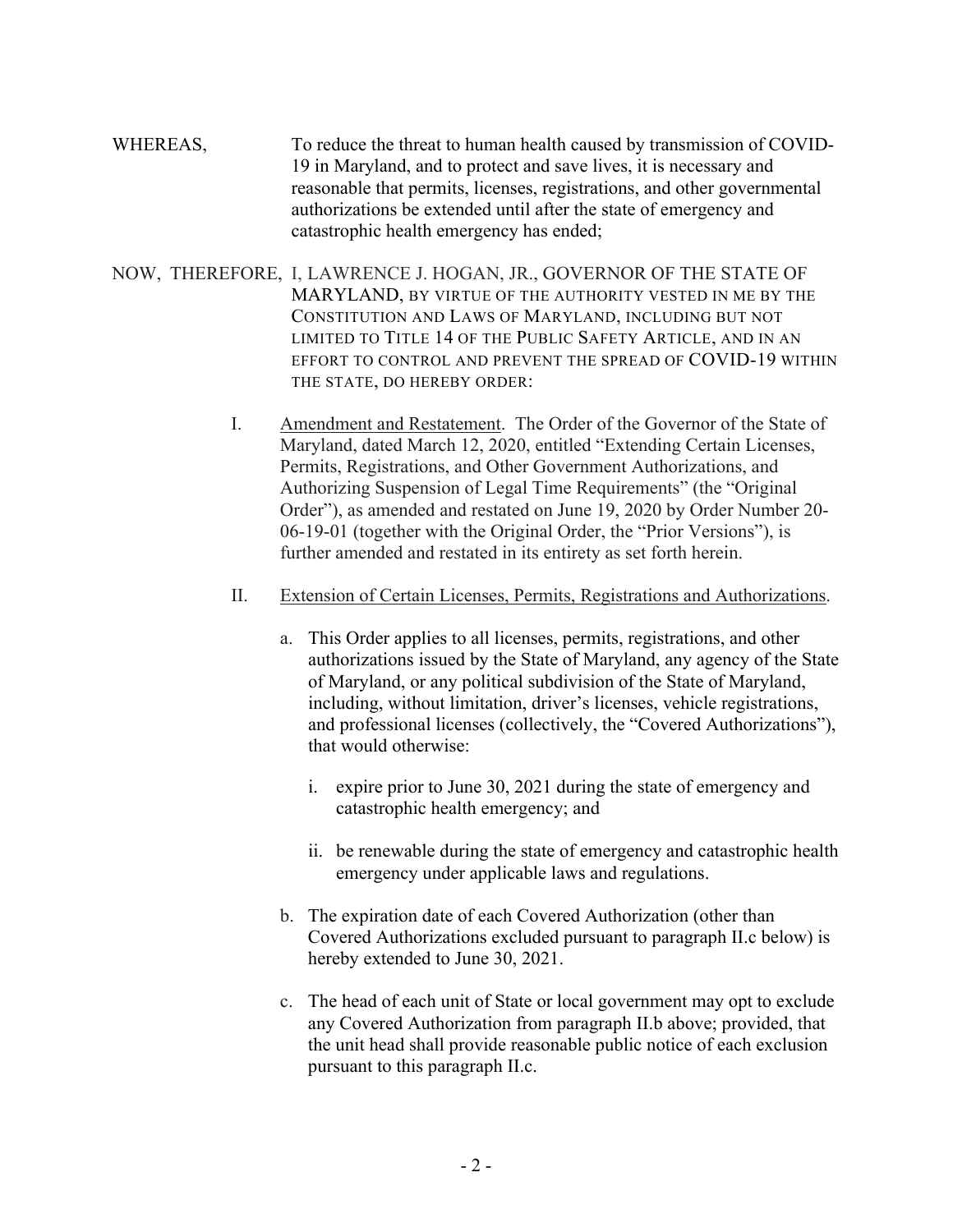## III. Suspension of Legal Time Requirements.

- a. Paragraph III.a of the Prior Versions of this Order, which authorized the head of each unit of State or local government to suspend the effect of any legal or procedural deadline, due date, time of default, time expiration, period of time, or other time of an act or event described within any State or local statute, rule, or regulation (each, a "Timeframe Suspension"), is no longer in effect.
- b. Notwithstanding anything herein to the contrary, each Timeframe Suspension in effect immediately prior to this Order shall continue in effect until the earlier of (i) the date the applicable unit head elects to end the Timeframe Suspension, or (ii) June 30, 2021. The applicable unit head shall provide reasonable public notice regarding the end of each Timeframe Suspension.
- c. For avoidance of doubt, no new Timeframe Suspensions may be made on or after the date of this Order.
- IV. Virtual Hearings and Meetings.
	- a. To the extent any statute or rule or regulation of an executive branch agency of the State or a political subdivision requires a hearing or meeting to be conducted in-person or at a particular physical location, such statute, rule, or regulation is suspended to the extent necessary to permit the applicable unit of State or local government to elect to conduct such hearing or meeting, in whole or in part, using videoconferencing, teleconferencing, or other communication technology ("Virtual Meeting Technology"); *provided* that for each such hearing or meeting that is conducted, in whole or in part, using Virtual Meeting Technology, the applicable unit shall:
		- i. give notice of, and conduct such hearing or meeting in a manner that satisfies the due process requirements and/or other relevant constitutional requirements applicable to the hearing or meeting, if any; and
		- ii. conduct the hearing or meeting in a manner that allows for an exchange of information among the participants that is substantially equivalent to the exchange of information that would reasonably be expected to occur if the hearing or meeting was conducted in the manner prescribed by the applicable statute, rule, or regulation.
	- b. For avoidance of doubt, nothing in this Order: